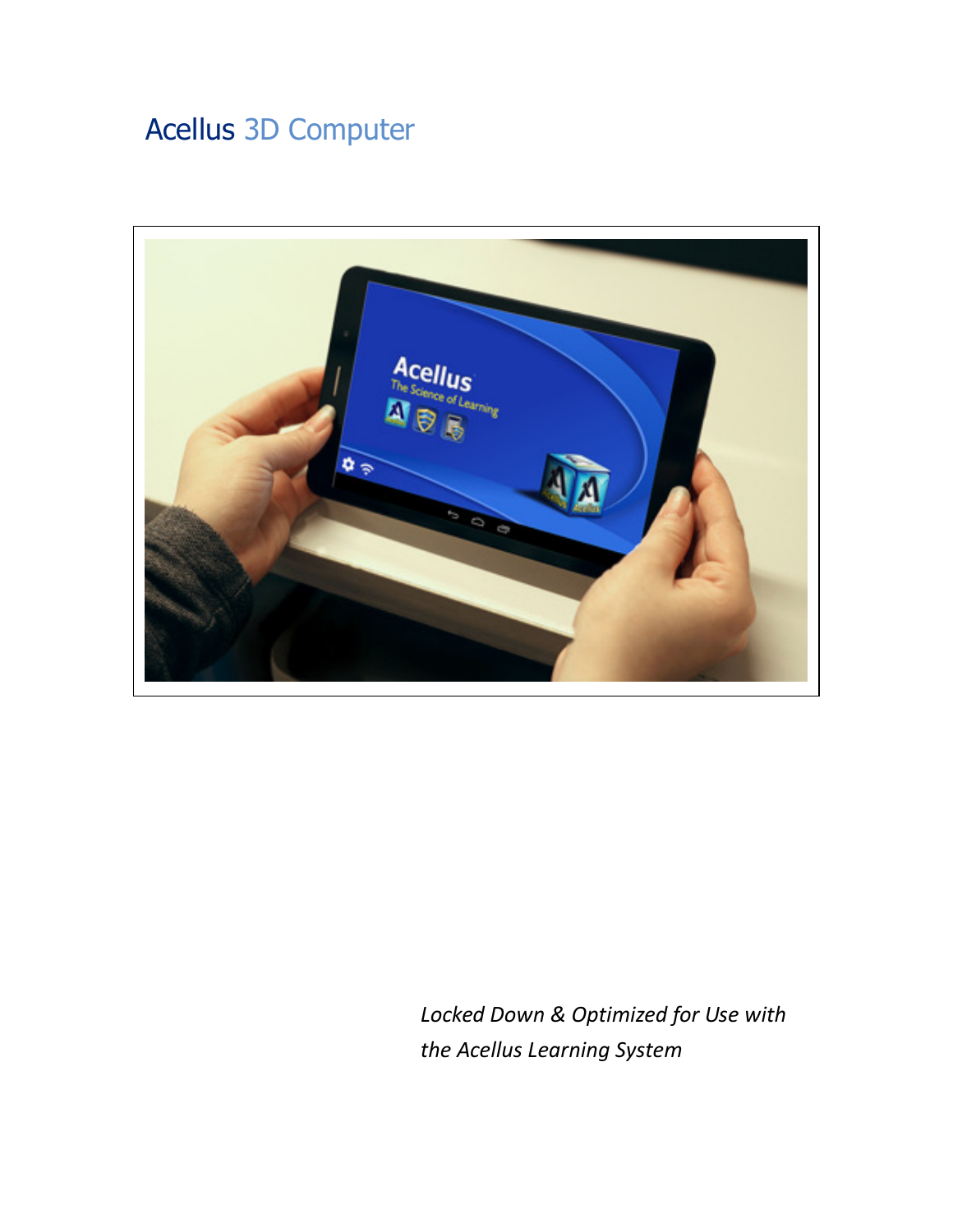# Acellus Natural 3D Computer

*Locked Down & Optimized for Use with the Acellus Learning System* 

## **Contents**

| I. Quick Start - Acellus 3D Computer Lab 3     |
|------------------------------------------------|
| A. Charging Acellus 3D Computers  3            |
| B. Connect to Your Wireless Network (Wi-Fi)  3 |
| C. Begin Using the Acellus Learning System  3  |
|                                                |
|                                                |
|                                                |
|                                                |
|                                                |
|                                                |
|                                                |
|                                                |
|                                                |
| IV. Getting Started with your Computer5        |
| A. Battery Management and Charging  5          |
| B. Start-up, Sleep Mode, Shut Down 5           |

| 1. Start-up and Unlock the Screen 5      |  |
|------------------------------------------|--|
|                                          |  |
|                                          |  |
|                                          |  |
|                                          |  |
| B. Computer comes on but then turns off6 |  |
| C. No sound through connected headset or |  |
|                                          |  |
|                                          |  |
|                                          |  |
|                                          |  |
|                                          |  |
|                                          |  |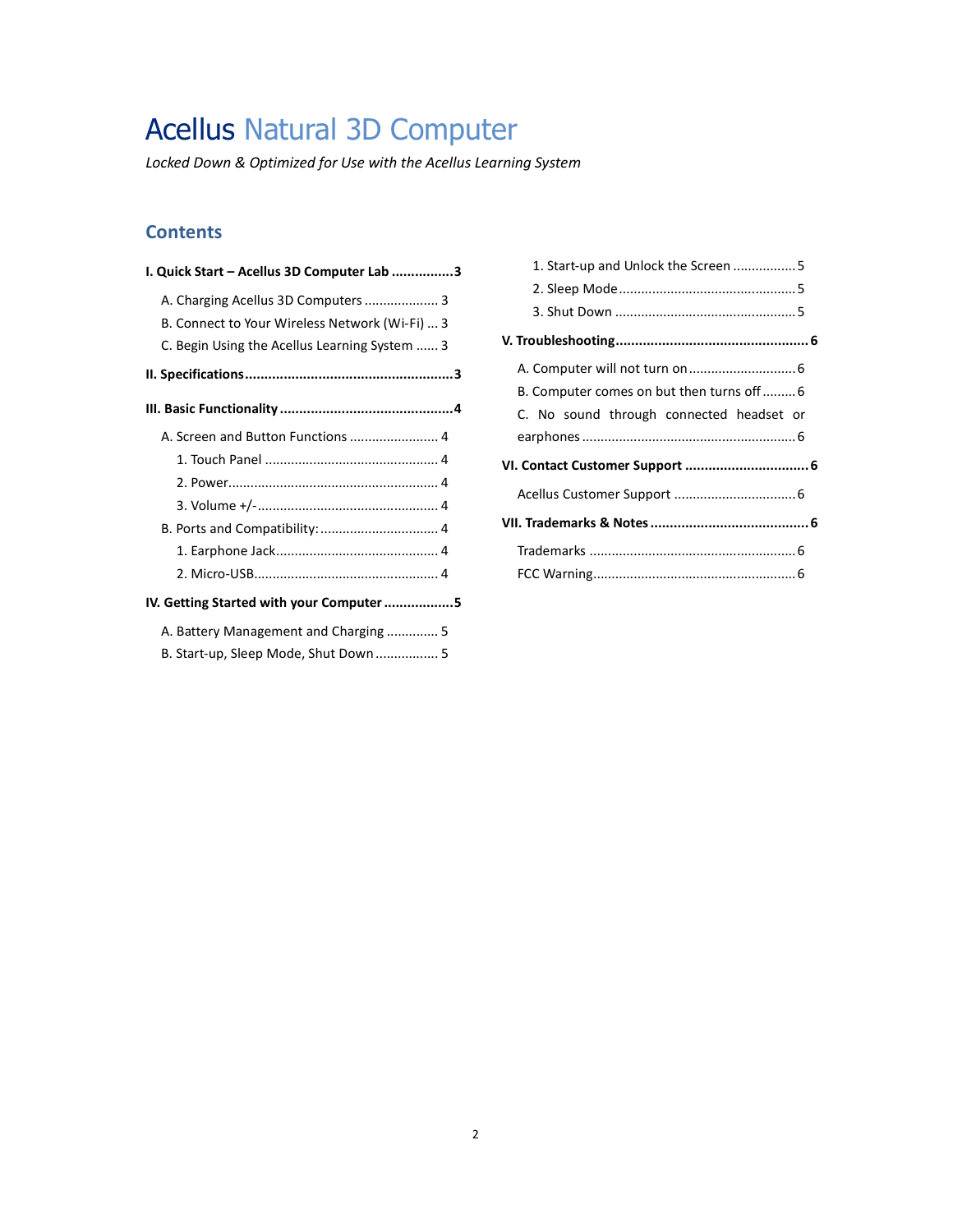# I. Quick Start – Acellus 3D Computer Lab

### A. Charging Acellus 3D Computers

1. Place the Acellus 3D Computers in the Acellus Lab Cart and connect the power cords for charging.

- 2. Make sure cart is connected to a 110V power source.
- 3. For a complete charge, allow six (6) hours for the first two charges, four (4) hours for each charge thereafter.

### B. Connect to Your Wireless Network (Wi-Fi)

- 1. Turn on Acellus 3D Computer by holding down the power button for 3 seconds.
- 2. After booting, select the "Wi-Fi" icon in lower left corner of the home screen.
- 3. Select an appropriate wireless network from available connections.
- 4. Enter the password of your Wi-Fi access point. (If you do not enter the password correctly the first time, the Computer must be unlocked to try again.)
- 5. Select "Connect." The Wi-Fi symbol will appear in lower right corner of the screen when connected.
- 6. Select the "Home" icon to return to home screen.

## C. Begin Using the Acellus Learning System

- 1. Tap the Acellus icon on the home screen.
- 2. Sign in through the "Student Sign In" button at the top of the page.

# II. Specifications

| Operating system:   | Android                                                                                 |
|---------------------|-----------------------------------------------------------------------------------------|
| CPU:                | Quad-core processor                                                                     |
| Storage memory:     | 1G DDR2, 8G HDD                                                                         |
| Display:            | 7-inch IPS screen with a resolution of 1280 x 800, capacitive touch screen, multi-touch |
| Sensor:             | Gravity acceleration sensors                                                            |
| Standard Interface: | Micro-USB, 3.5mm earphone jack                                                          |
| Battery:            | Lithium Battery, 3000mAh                                                                |
| Size:               | 193.6 (L) * 116 (W) * 11 (H) mm                                                         |
| Weight:             | Approx. 328g (11.6 oz)                                                                  |
| Additional:         | Supports Wi-Fi                                                                          |

*Note: Battery performance depends on network settings and many other factors*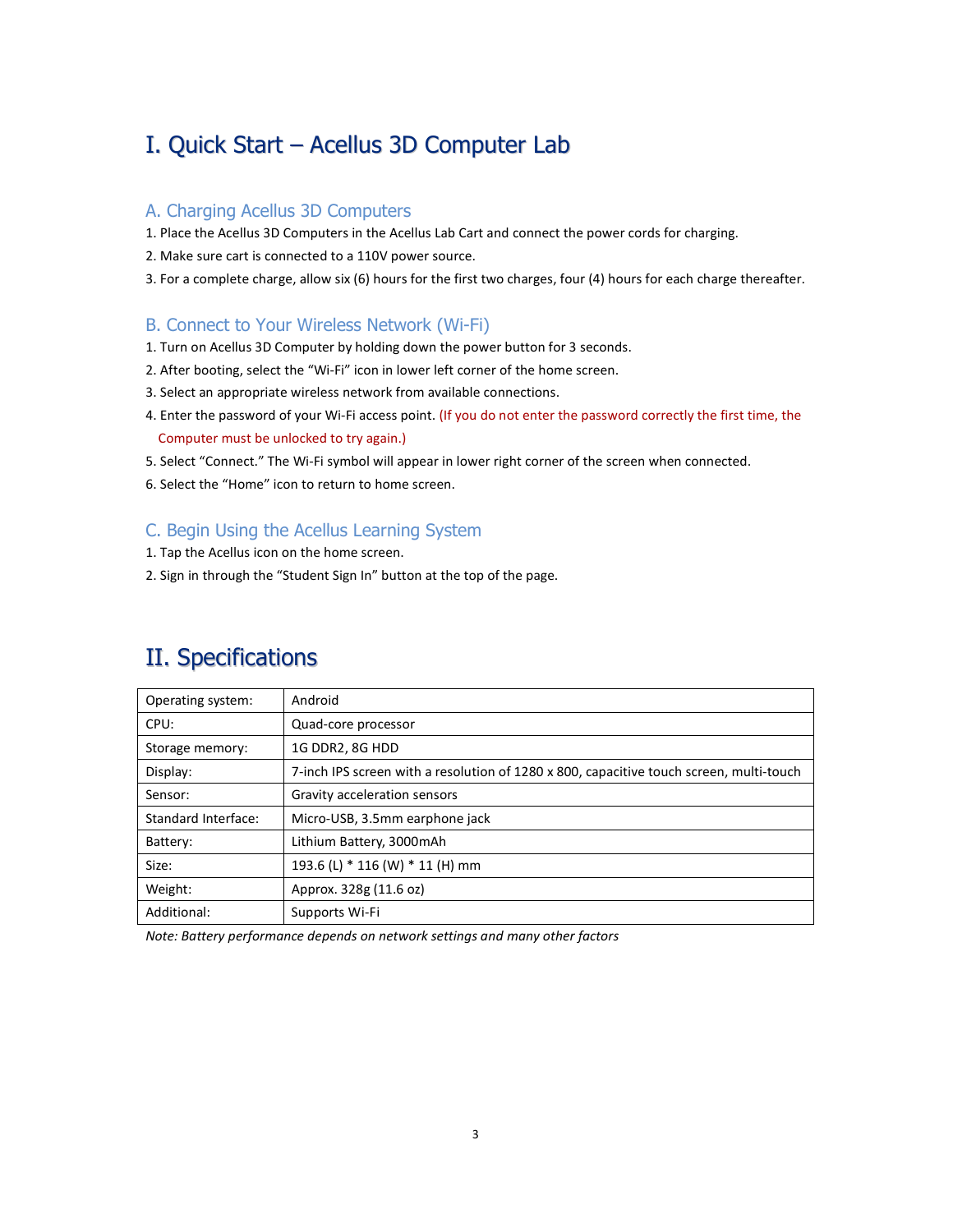# III. Basic Functionality

### A. Screen and Button Functions

### 1. Touch Panel

The primary control interface of this Computer is its 7" capacitive touch screen panel. To interact with software and applications, use your finger as you would a conventional mouse.

#### **Touch Gestures:**

| Moves items or scrolls                                               |
|----------------------------------------------------------------------|
| Clicks, Selects                                                      |
| Zooms into content, Selects text when appropriate                    |
| Slides between home screens, scrolls overflowing content such as web |
| pages and navigation apps.                                           |
| Zooms into content.                                                  |
| Zooms out of content.                                                |
|                                                                      |

### 2. Power

| Start-Up:       | Press and hold the Power Button. The display will activate and enter the<br>main home screen.                                                                            |
|-----------------|--------------------------------------------------------------------------------------------------------------------------------------------------------------------------|
| Full Shutdown:  | Press and hold the power button for 3-5 seconds. A "Power Off"<br>dialogue will appear. Select "Power Off," then select "Okay," and the<br>device will shut down safely. |
| To Lock/Unlock: | Short-press the Power Button to lock or unlock the screen.                                                                                                               |

*Note: When power has been fully depleted, the device will shut down automatically. If the Computer has been shut down improperly, it may take longer to restart.* 

#### 3. Volume +/-

To increase or decrease the device's volume, press up (+) or down (-) on the rocker key located beside the headphone jack.

### B. Ports and Compatibility:

#### 1. Earphone Jack

Standard 3.5 mm headphone jack, compatible with all earphones utilizing a standard connection.

#### 2. Micro-USB

Standard Micro USB jack for charging.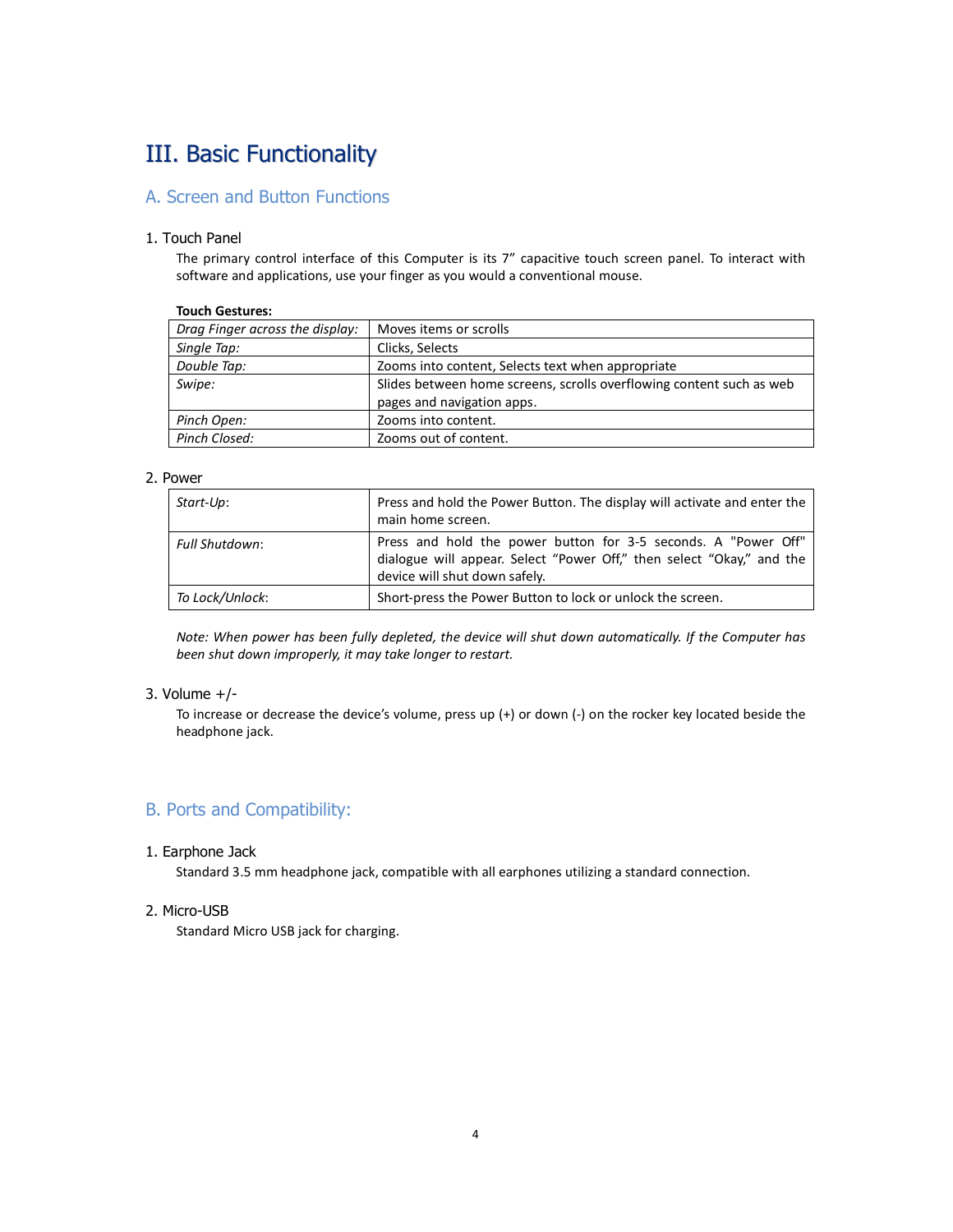# IV. Getting Started with your Computer

### A. Battery Management and Charging

Before their first use, fully charge the 3D Computers by placing them in the cart and connecting them to the power cords provided there. This will help ensure that the batteries charge to full capacity and maintain their maximum charging capacity.

For the *first two* complete charges, expect roughly six (6) hours of charging time. All subsequent charges should require roughly four (4) hours for a full charge.

This Computer uses a built-in Lithium Battery. Charging may be performed via the micro USB interface. During charging, the battery icon will illuminate and indicate charging process. When charging is completed, the battery icon will turn green.

In order to prolong the life of the included battery, we suggest that you generally attempt to fully drain the battery before recharging. Avoid extended periods (greater than one month) of disuse.

In the event that the device has shut down due to low battery, connect it to a power cord in the cart via the micro USB interface. The screen will indicate charging progress. The device will not be able to boot up until the battery receives a partial charge.

To minimize charging time, Shut Down or Lock the Screen on the device before charging.

### B. Start-up, Sleep Mode, Shut Down

#### 1. Start-up and Unlock the Screen

To turn the Computer on, press and hold the power button for 3-5 seconds. The boot animation will play and then the lock screen will be displayed. Drag the lock icon to the right to unlock the screen and enter the main home screen**.**

#### 2. Sleep Mode

When the unit is turned on, press the power button for one second. The unit will go into sleep mode with a black screen. To exit sleep mode, press the power button again for one second. The screen will light up and display the lock screen.

#### 3. Shut Down

At any time, to shut down the unit, you can press and hold the power button for 3-5 seconds. A "power off" dialogue will appear. Select "Power Off" and then "Okay," and the device will shut down safely.